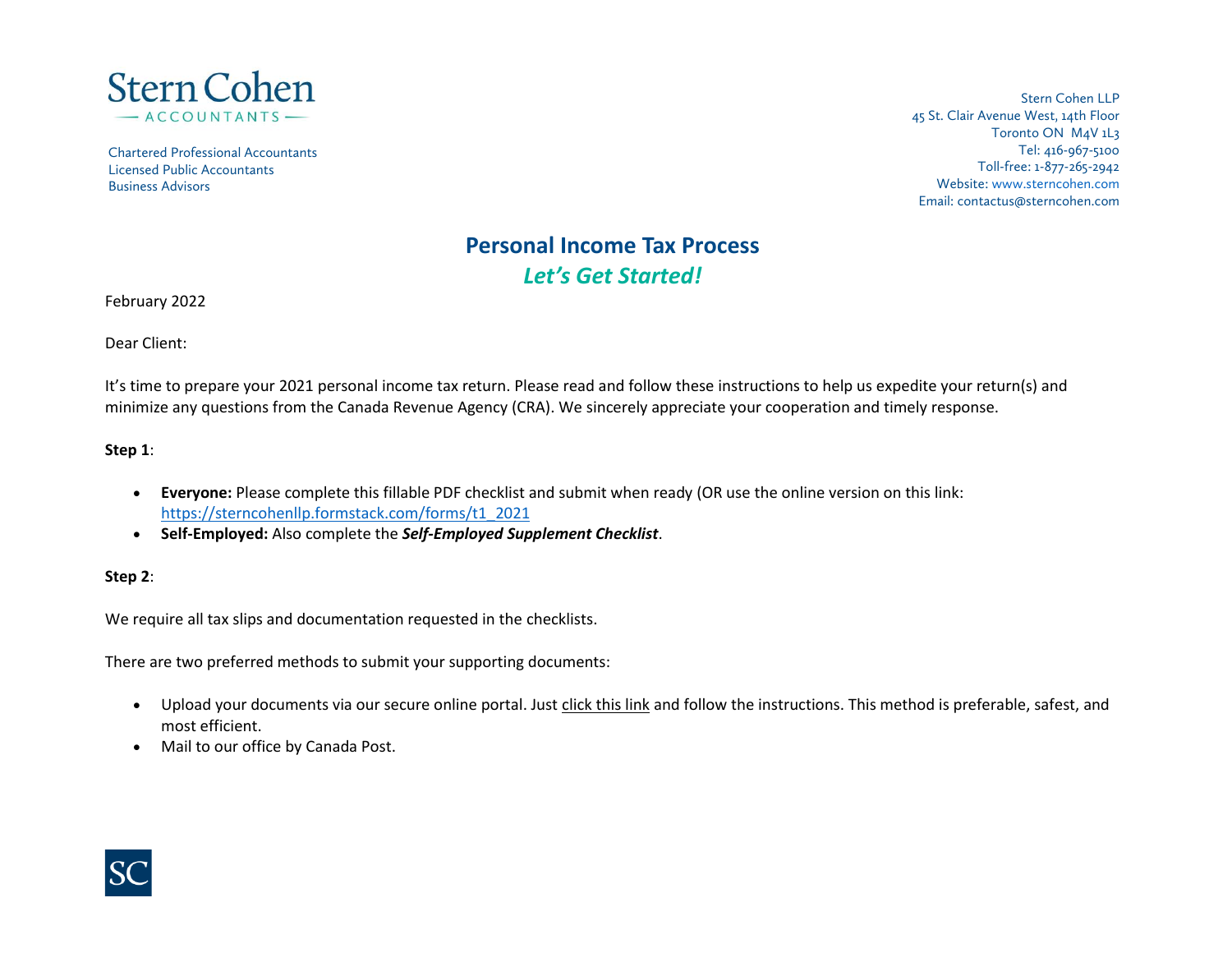#### **Step 3**:

When your tax return is complete, we will email you a secure PDF of the tax return for your review. You will also receive a T183 form authorizing Stern Cohen to E-file your return. It must be signed and returned to us before your return can be E-filed.

#### **Please remember that late filed returns, late payment of taxes or instalments, and the failure to report income\* are subject to severe interest and penalty charges by the CRA.**

We look forward to providing you with excellent service! If you have any questions, please contact us at your earliest convenience.

Yours truly,

#### *STERN COHEN LLP*

### **Other Important Information**

#### **\*CRA Penalties for Incomplete Tax Information:**

Significant penalties may be incurred for not reporting all of your income. While this is nothing new, we would like to caution you that it is now easier than ever for the CRA to electronically match reported income from your tax return to T-slips provided to them. The CRA is rigorously reassessing and if you have also failed to report an amount in any of your previous returns (for years before 2021) you will be subject to a *repeated failure to report income* penalty equivalent to 20% of the gross amount not reported.

#### **Therefore, it is very important that you provide us with all of your information.**

**If you receive additional T-slips after the fact, please notify us as soon as possible so we can file the necessary adjustments.**

#### **Deadlines:**

| May 2, 2022        | Canadian tax returns must be filed for individuals without self-employment income. Taxes are due for taxpayers reporting<br>self-employment income. |  |  |  |  |  |  |
|--------------------|-----------------------------------------------------------------------------------------------------------------------------------------------------|--|--|--|--|--|--|
| June 15, 2022      | Canadian tax returns must be filed for self-employed individuals.                                                                                   |  |  |  |  |  |  |
| <b>US Citizens</b> | April 18 for most and April 19 for those who live in MA or ME due to Patriots' Day holiday.                                                         |  |  |  |  |  |  |

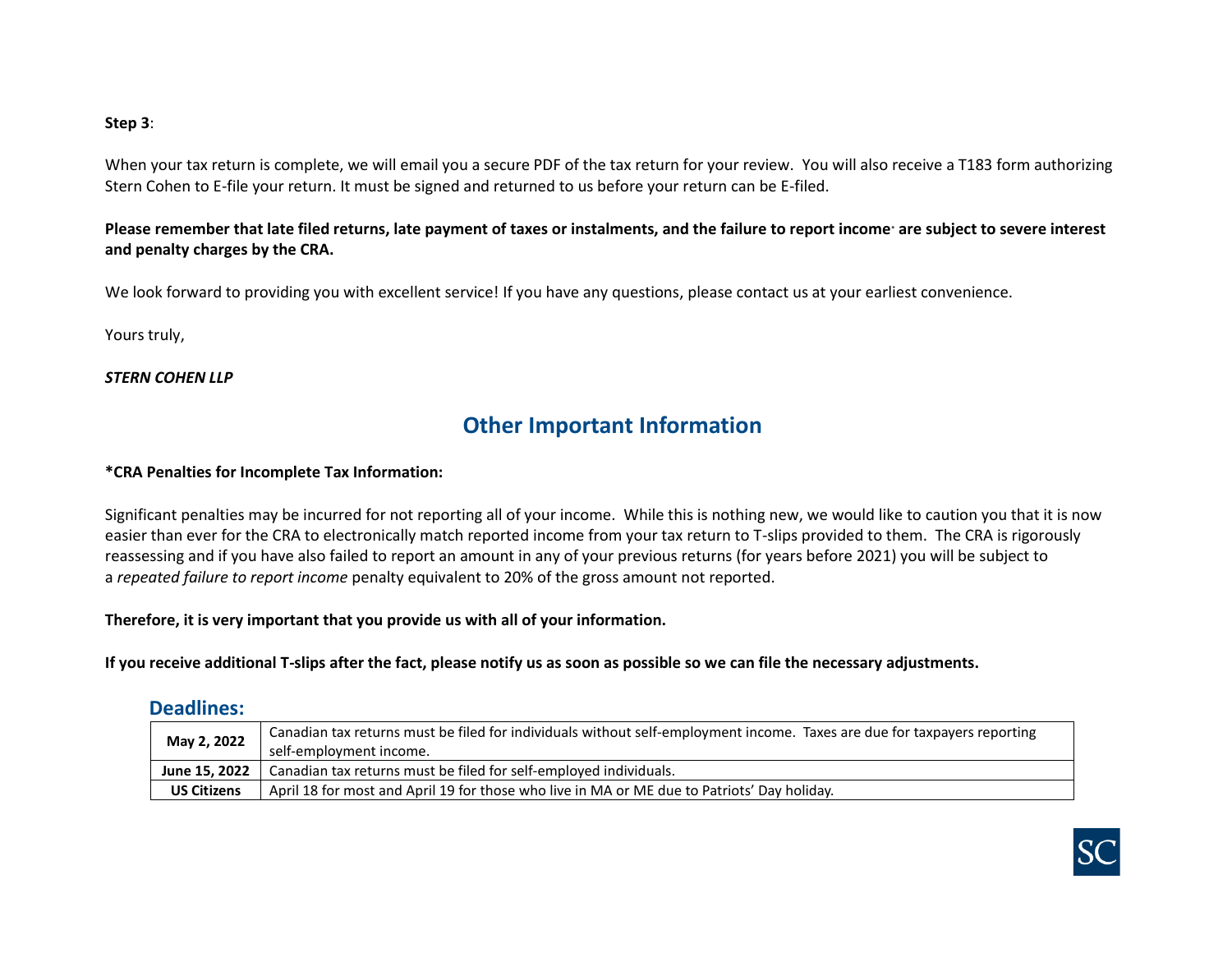## **Personal Income Tax Checklist - 2021 Tax Year**

| First Name:                                                | Middle Name:         | Last Name: |
|------------------------------------------------------------|----------------------|------------|
| First Name of Spouse / Common Law Partner (if applicable): | Middle Name:         | Last Name: |
| Telephone (Day):                                           | Telephone (Evening): |            |
| Email Address:                                             | Fax Number:          |            |

Will you be out of town between now and May 2, 2022? If so, please indicate the date range here:

### **INSTRUCTIONS:** *If the question applies to you OR your spouse, please indicate "YES" by selecting the respective box. A checkmark indicates your answer is affirmative.*

| <b>QUESTIONS</b>                                      | <b>SELF</b> | <b>SPOUSE</b> | <b>INFORMATION REQUIRED IF YES</b>                               |
|-------------------------------------------------------|-------------|---------------|------------------------------------------------------------------|
| Is this the first year Stern Cohen is preparing<br>1) |             |               | Please provide a copy of your 2020 tax return and your Notice of |
| your personal tax return?                             |             |               | Assessment for the 2020 tax year.                                |
| Did you receive a Notice of Reassessment in<br>2)     |             |               | Provide a copy of the Notice of Reassessment(s).                 |
| 2021 for any prior tax year?                          |             |               |                                                                  |
| Are you a Canadian Citizen?<br>3)                     |             |               |                                                                  |
| If yes to #3 - Do you authorize the Canada<br>4)      |             |               |                                                                  |
| Revenue Agency (CRA) to provide your name,            |             |               |                                                                  |
| address and date of birth to Elections Canada?        |             |               |                                                                  |
| Are you a U.S. Citizen or "Green Card" holder?<br>5)  |             |               |                                                                  |
|                                                       |             |               |                                                                  |
|                                                       |             |               |                                                                  |

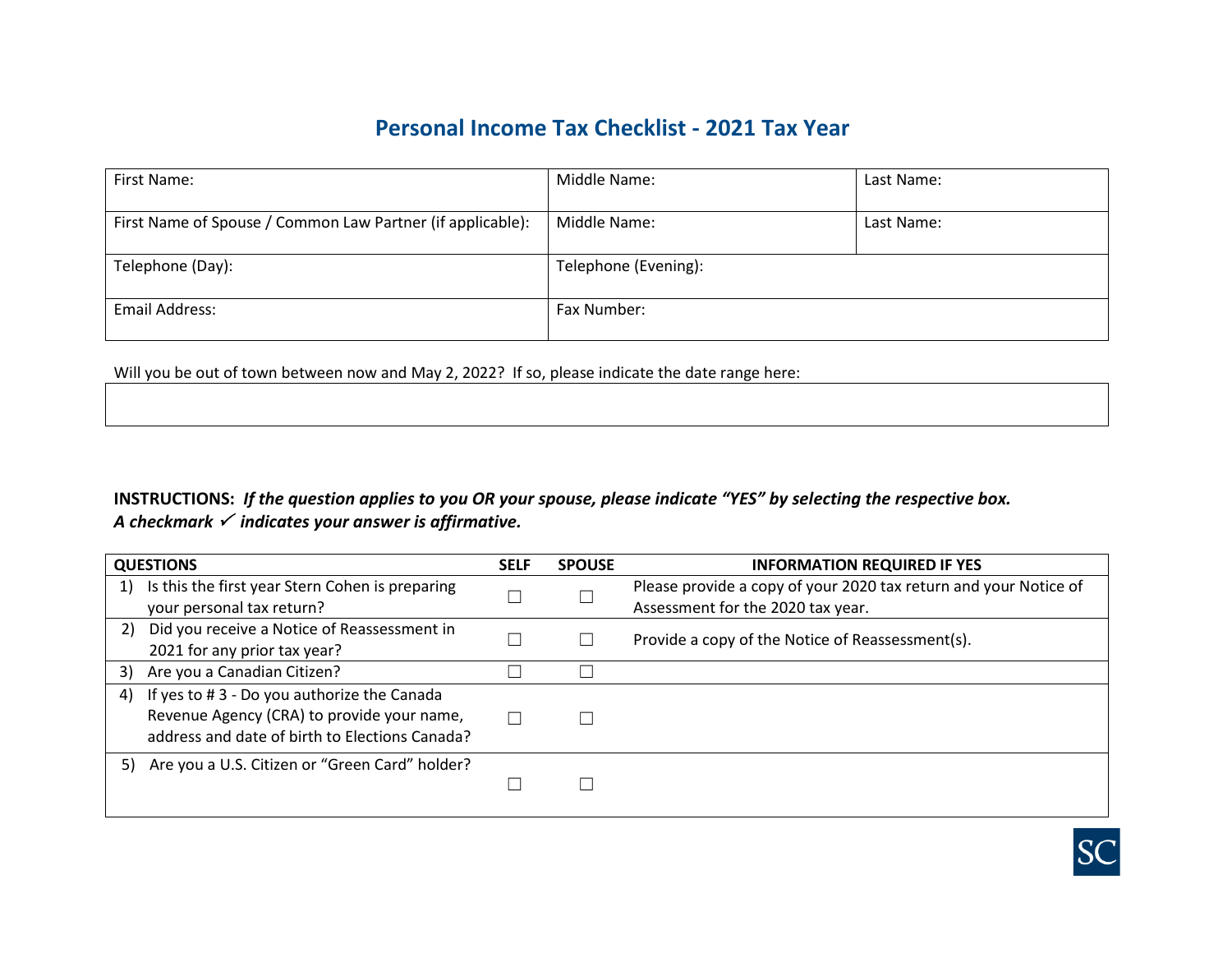|    | <b>QUESTIONS</b>                                                                                                                                                                                | <b>SELF</b>       | <b>SPOUSE</b>     | <b>INFORMATION REQUIRED IF YES</b>                                                                                                                                                                         |
|----|-------------------------------------------------------------------------------------------------------------------------------------------------------------------------------------------------|-------------------|-------------------|------------------------------------------------------------------------------------------------------------------------------------------------------------------------------------------------------------|
| 6) | If you are not a US citizen or Green card holder,<br>were you present in the US for at least 31 days<br>during 2021?                                                                            | $\Box$            | $\Box$            | If more than 31 days in the US, please provide the number of days<br>in the US for 2019, 2020 and 2021.<br>2019: 2020: 2021: days<br>If more than 31 days in the US, how many days were you in the US      |
|    |                                                                                                                                                                                                 |                   |                   | between February 1, 2020 to April 1, 2020: _____ days. Note: 2020<br>is not a typo.                                                                                                                        |
| 7) | Did you own foreign property with a cost of<br>\$100,000 CAD or more at any time in 2021?<br>Note: This does NOT apply to personal use<br>property (e.g. a home in Florida you do not<br>rent). | $\Box$            | Ш                 | If yes, please complete the attached Foreign Property<br>Questionnaire.                                                                                                                                    |
| 8) | Did you (or your spouse or common-law<br>partner) have any children in 2021? Did you<br>adopt a child in 2021?                                                                                  | $\Box$            | $\Box$            | Provide the name(s), date(s) of birth, and social insurance<br>number(s) (if available).                                                                                                                   |
| 9) | Did you have a change of marital status in<br>2021? (E.g. Did you marry, enter into a<br>common-law relationship, get separated or<br>divorced?)                                                | $\vert \ \ \vert$ | $\Box$            | Provide the name, date of marriage, social insurance number, and<br>date of birth of your spouse or common-law partner. OR Provide<br>the date of separation or divorce.                                   |
|    | 10) Are we preparing your spouse or common-law<br>partner's 2021 return?                                                                                                                        | $\Box$            |                   | If no - please provide your partner's net income for 2021 from line<br>23600 of their T1 return.                                                                                                           |
|    | 11) Was your spouse or common-law partner self-<br>employed in 2021?                                                                                                                            | $\Box$            | $\vert \ \ \vert$ |                                                                                                                                                                                                            |
|    | 12) Are you eligible for the disability tax credit?                                                                                                                                             | $\Box$            | $\Box$            | Provide form T2201 - the disability credit form must be signed by<br>a doctor if one has not been provided to CRA in prior years.                                                                          |
|    | 13) Is there anyone dependent upon you because<br>of their age or disability?                                                                                                                   | $\Box$            | $\Box$            | Provide the name, address, social insurance number, date of birth,<br>disability certificate form (if not provided in prior years), details of<br>relationship, and income information for each dependent. |
|    | 14) Did you pay income tax instalments during the<br>year?                                                                                                                                      | $\Box$            | $\Box$            | Provide the most recent statement of account.                                                                                                                                                              |
|    | 15) Did you earn employment income?                                                                                                                                                             | $\Box$            | П                 | Provide T4 slip(s) and/or details regarding any foreign employment<br>income (e.g. US W-2 slip).                                                                                                           |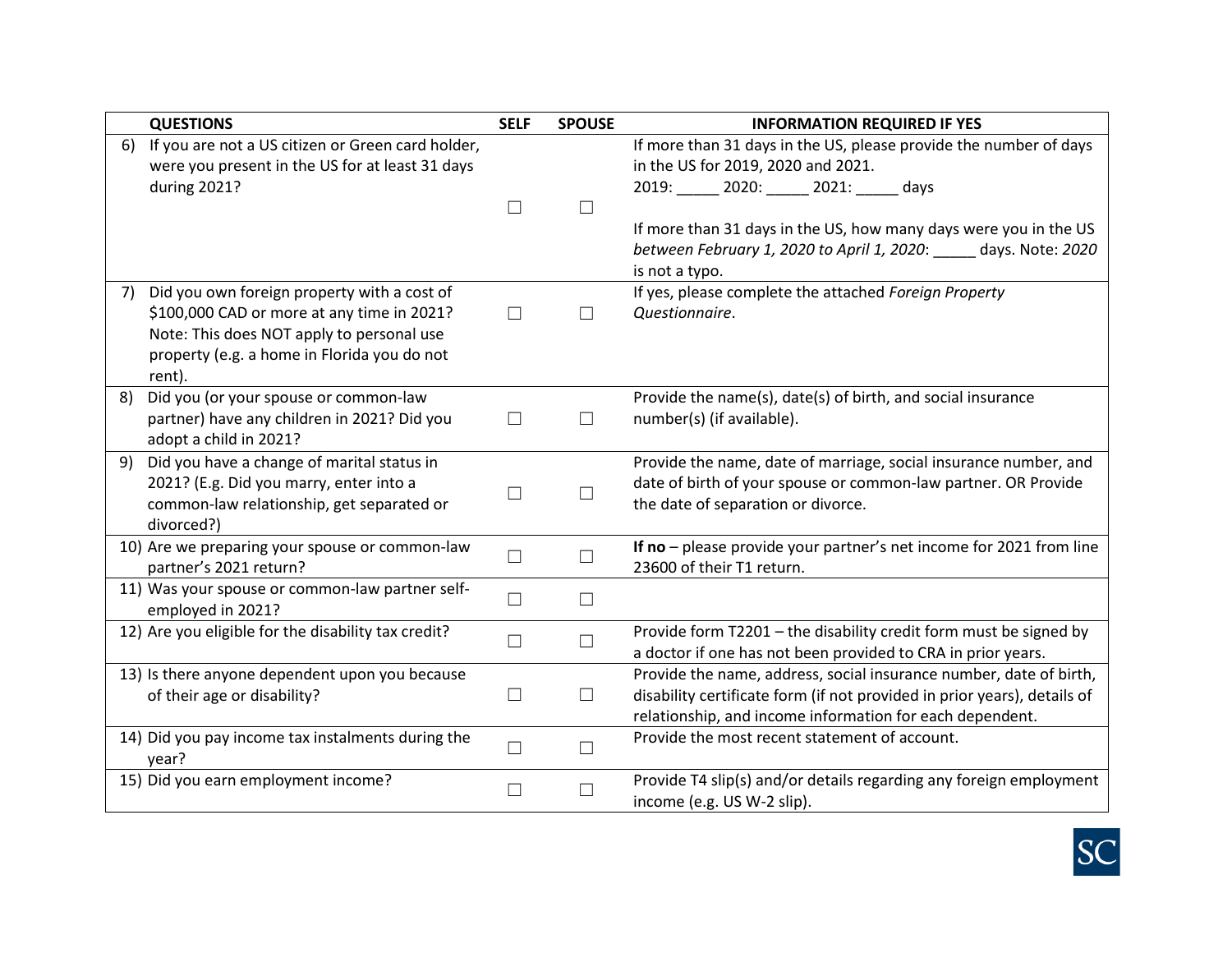| <b>QUESTIONS</b>                                                               | <b>SELF</b>       | <b>SPOUSE</b> | <b>INFORMATION REQUIRED IF YES</b>                                                                                                                          |
|--------------------------------------------------------------------------------|-------------------|---------------|-------------------------------------------------------------------------------------------------------------------------------------------------------------|
| 16) Did you exercise any employee stock options?                               |                   |               | Provide strike price of option(s) exercised and value of underlying                                                                                         |
|                                                                                | $\Box$            | $\Box$        | stock on date stock options were granted.                                                                                                                   |
| 17) Did you earn self-employment income?                                       | $\Box$            | $\Box$        | Provide financial statement (if prepared) or summary of related<br>income and business expenses. Complete the Self-Employed<br><b>Supplement Checklist.</b> |
| 18) Did you earn investment income (e.g. interest,<br>dividends or royalties)? | $\Box$            | $\Box$        | Provide T3 and T5 slips. Provide details of mortgage, private loan<br>payment, or other investment income for which no T5 was issued.                       |
| 19) Did you earn income from foreign investments?                              |                   |               | Provide details of income earned, foreign tax paid (including                                                                                               |
|                                                                                | $\Box$            | $\Box$        | foreign tax return filed if applicable), any foreign tax slips (e.g. US<br>1099-INT).                                                                       |
| 20) Did you hold any cryptocurrency in 2021?                                   | $\Box$            | $\Box$        | Your tax preparer will reach out if you answer yes to this or #21.                                                                                          |
| 21) Did you have any transactions* in                                          |                   |               | *This includes transfers from one cryptocurrency to another                                                                                                 |
| cryptocurrency in 2021?                                                        | $\vert \ \ \vert$ | Ш             | cryptocurrency, transfers from cryptocurrency to cash, and vice                                                                                             |
|                                                                                |                   |               | versa.                                                                                                                                                      |
| 22) Did you own an interest in any partnership?                                |                   |               | Provide details of the original investment, income/loss allocations,                                                                                        |
|                                                                                | $\Box$            | $\Box$        | contributions/distributions since inception, T5013 slips (or US K1                                                                                          |
|                                                                                |                   |               | slip).                                                                                                                                                      |
| 23) Did you own rental property?                                               |                   |               | Provide financial statement (if prepared) or summary of related                                                                                             |
|                                                                                | $\Box$            | $\Box$        | income and expenses by property. And/or complete the Rental                                                                                                 |
|                                                                                |                   |               | Income Supplement Checklist by property.                                                                                                                    |
| 24) Did you dispose of shares, bonds, real estate                              |                   |               | Provide the proceeds of disposition, adjusted cost base (ACB) or a                                                                                          |
| (other than your principal residence) or other                                 | П                 | П             | gain loss report from your investment advisor. Provide supporting                                                                                           |
| properties?                                                                    |                   |               | legal documents for any dispositions of real estate.                                                                                                        |
| 25) Did you dispose of your principal residence?                               | П                 | $\Box$        | If yes, please provide the full address, the year of acquisition and<br>proceeds of disposition.                                                            |
| 26) If yes to #25 - During the period you've owned                             |                   |               | If yes, please contact our staff for further discussion. If no, we will                                                                                     |
| the property referred to in #25, did you hold                                  |                   |               | designate the property addressed in #25 as your principal                                                                                                   |
| any other property that may qualify as your                                    |                   |               | residence for all years owned.                                                                                                                              |
| principal residence (e.g. cottage or a home that                               |                   |               |                                                                                                                                                             |
| you previously treated as your principal                                       |                   |               |                                                                                                                                                             |
| residence)?                                                                    |                   |               |                                                                                                                                                             |

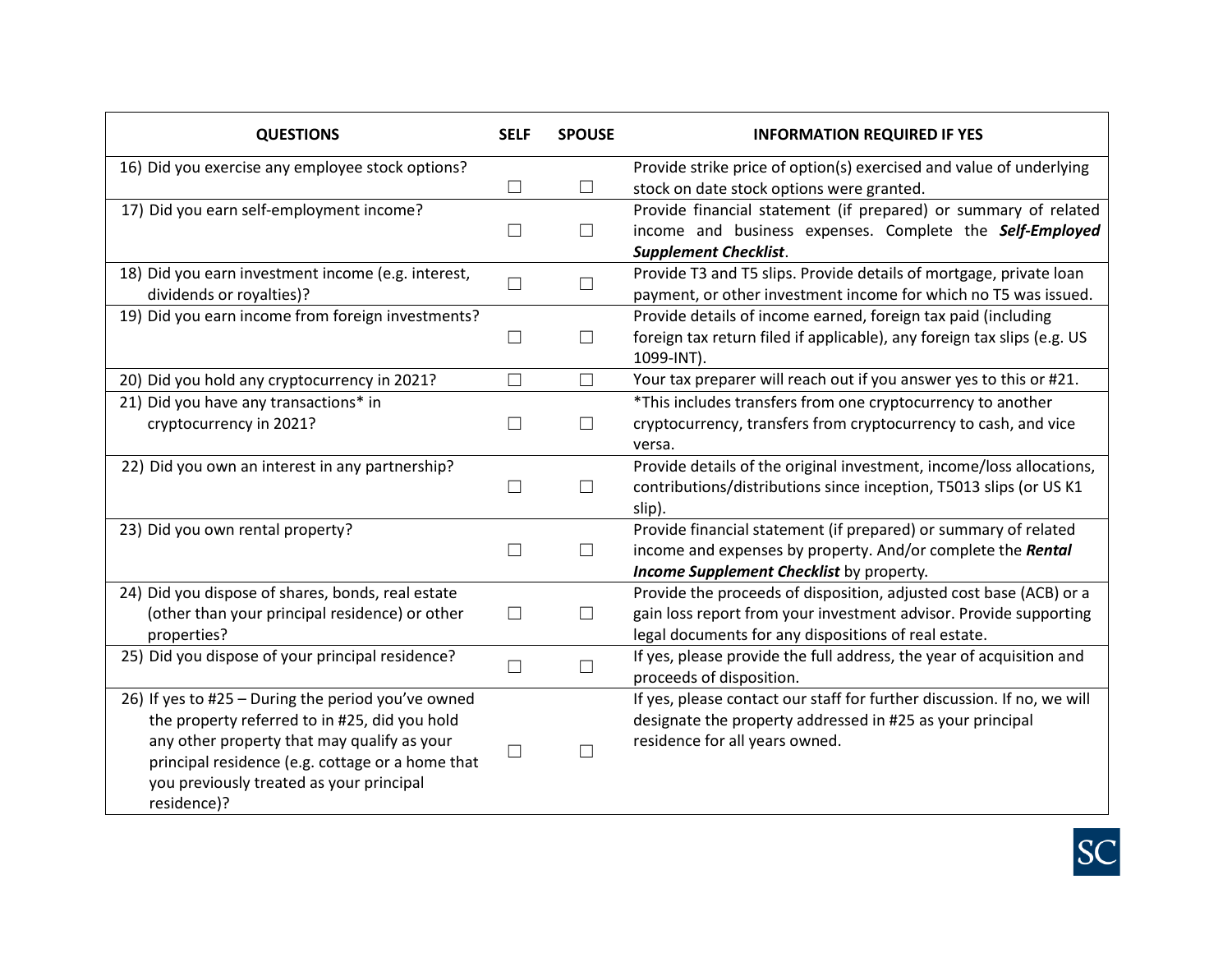| <b>QUESTIONS</b>                                                                                                                                     | <b>SELF</b> | <b>SPOUSE</b> | <b>INFORMATION REQUIRED IF YES</b>                                                                                                                                                                                                                                                                                                                                                                                                                                                                                                                                                                                                                                                                                                                                                                                                                                                                                                                                                                                              |
|------------------------------------------------------------------------------------------------------------------------------------------------------|-------------|---------------|---------------------------------------------------------------------------------------------------------------------------------------------------------------------------------------------------------------------------------------------------------------------------------------------------------------------------------------------------------------------------------------------------------------------------------------------------------------------------------------------------------------------------------------------------------------------------------------------------------------------------------------------------------------------------------------------------------------------------------------------------------------------------------------------------------------------------------------------------------------------------------------------------------------------------------------------------------------------------------------------------------------------------------|
| 27) Did you receive pension income or withdraw<br>money from an RRSP, RRIF or RDSP?                                                                  | $\Box$      | $\Box$        | Provide T4A (OAS), T4A (P), T4A, T4RSP, T4RIF slips (as applicable)<br>and gross amount of any foreign pension income received and any                                                                                                                                                                                                                                                                                                                                                                                                                                                                                                                                                                                                                                                                                                                                                                                                                                                                                          |
|                                                                                                                                                      |             |               | foreign tax paid.                                                                                                                                                                                                                                                                                                                                                                                                                                                                                                                                                                                                                                                                                                                                                                                                                                                                                                                                                                                                               |
| 28) Did you receive/pay spousal or taxable child                                                                                                     | $\Box$      | $\Box$        | Provide the details of amounts received/paid and copy of relevant                                                                                                                                                                                                                                                                                                                                                                                                                                                                                                                                                                                                                                                                                                                                                                                                                                                                                                                                                               |
| support?                                                                                                                                             |             |               | agreement or court order (if we do not already have on file).                                                                                                                                                                                                                                                                                                                                                                                                                                                                                                                                                                                                                                                                                                                                                                                                                                                                                                                                                                   |
| 29) Did you receive any other income?                                                                                                                | $\Box$      | $\Box$        | Provide details and supporting documentation.                                                                                                                                                                                                                                                                                                                                                                                                                                                                                                                                                                                                                                                                                                                                                                                                                                                                                                                                                                                   |
| 30) Were you a self-employed individual and are<br>you claiming home office expenses? If yes,<br>complete the Self-Employed Supplement<br>Checklist. | $\Box$      | $\Box$        | Provide the details of automobile, travel, parking, meals etc. Please<br>state the amount of HST paid as well.                                                                                                                                                                                                                                                                                                                                                                                                                                                                                                                                                                                                                                                                                                                                                                                                                                                                                                                  |
| 31) Were you an employee who incurred<br>authorized employment expenses like auto,<br>travel, parking, meals, etc.?                                  |             | П             | If so, please provide the details of these expenses with form T2200<br>from your employer.                                                                                                                                                                                                                                                                                                                                                                                                                                                                                                                                                                                                                                                                                                                                                                                                                                                                                                                                      |
| 32) Were you an employee (not claiming<br>employment expenses with form T2200 from<br>your employer) and did you work from home?                     | П           |               | *This question is for those who are employees who worked from<br>home BUT it does not apply if you are an employee claiming<br>authorized employment expenses with form T2200 from your<br>employer. Due to the COVID-19 pandemic, the rules and<br>calculations for claiming home office expenses have changed<br>significantly for 2021. If an employee worked more than 50% of<br>the time from home for at least four consecutive weeks in 2021,<br>AND expenses were incurred for employment without<br>reimbursement, the new temporary flat rate method (or simplified<br>method), allows the employee to claim \$2/day for each day<br>worked from home (to a maximum of \$500 in 2021). Multiple<br>people working from the same home can each make a claim.<br>Or, if you have more expenses to claim, you can choose the<br>detailed method. The detailed method requires supporting<br>documentation of all expenses; a T2200S form from your<br>employer; and a detailed calculation of your home office expenses. |

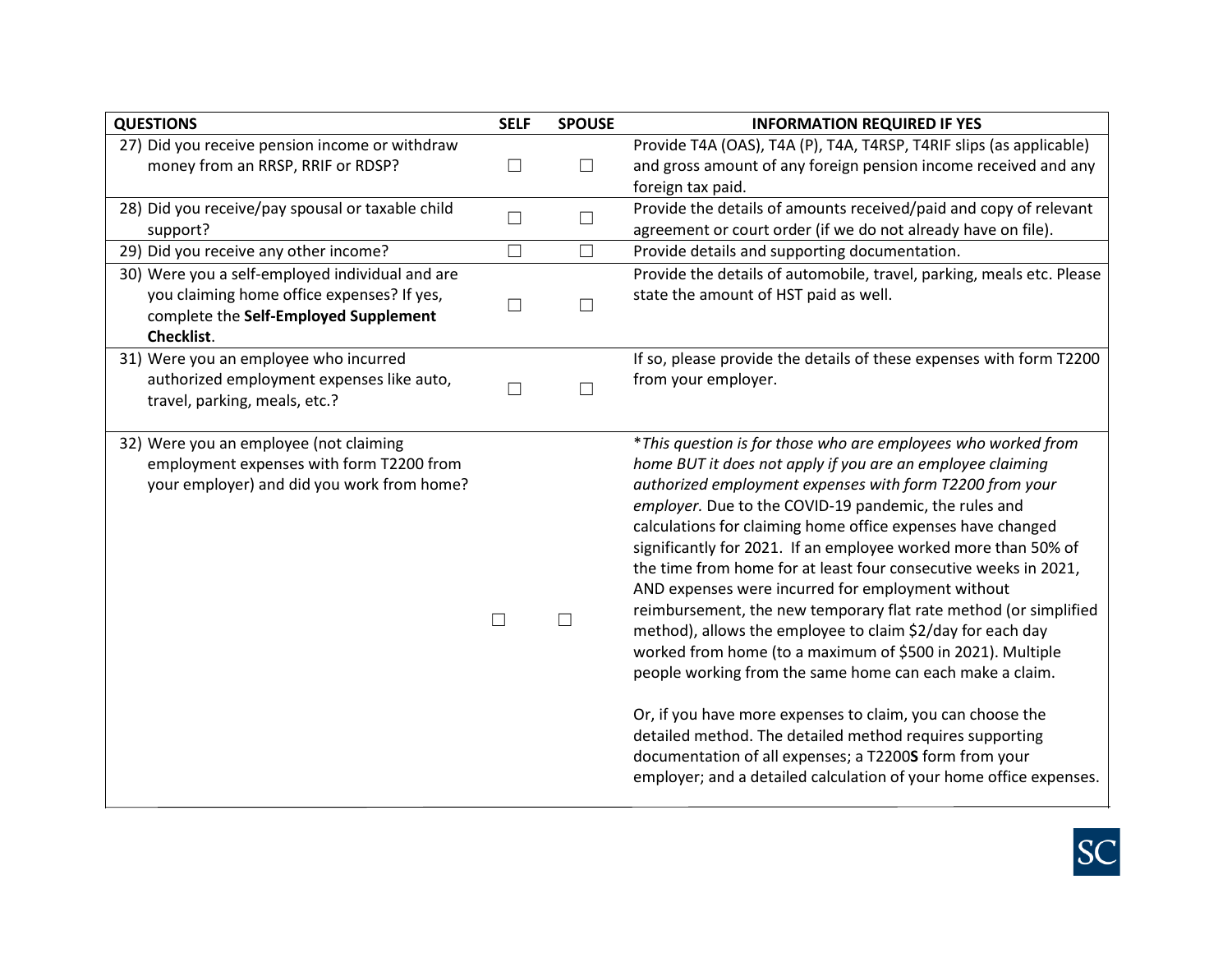| <b>QUESTIONS</b>                                     | <b>SELF</b> | <b>SPOUSE</b> | <b>INFORMATION REQUIRED IF YES</b>                                   |
|------------------------------------------------------|-------------|---------------|----------------------------------------------------------------------|
| 33) Did you contribute to an RRSP?                   | $\Box$      | $\Box$        | If yes, provide RRSP contribution slips.                             |
| 34) Did you or your spouse purchase your first       | $\Box$      | $\Box$        | Provide details on the purchase as you may be eligible for the       |
| home in 2021?                                        |             |               | First-Time home buyers' credit.                                      |
| 35) Did you pay professional or union dues?          | $\Box$      | $\Box$        | Provide the receipts.                                                |
| 36) Did you incur childcare expenses?                | $\Box$      | $\Box$        | Provide receipts for daycare, camp, babysitting costs including the  |
|                                                      |             |               | name and social insurance # of babysitter (if applicable).           |
| 37) Did you have any new or outstanding debt to      |             |               | Provide explanation as to the purpose of the loan and interest paid  |
| finance business or investment activities?           | $\Box$      | $\Box$        | for the year.                                                        |
| 38) Did you relocate in 2021 more than 40 kms        |             |               | Provide all receipts for expenses, net of any reimbursements         |
| closer to a new place of work, business location     | $\Box$      | $\Box$        | incurred including meals and lodging en route, moving company or     |
| or to attend a post-secondary program as a full-     |             |               | truck rentals, temporary lodgings, cost for cancelling an unexpired  |
| time student?                                        |             |               | lease or costs for selling your house.                               |
| 39) Did you incur accounting fees, investment        |             |               | Provide receipts for amounts paid. Fees paid in connection with a    |
| counsel fees or investment management fees           |             |               | registered investment account (e.g. RRSP, RRIF, TFSA, RDSP, RESP)    |
| with respect to your investments? Did you incur      | $\Box$      | П             | are not deductible.                                                  |
| legal or accounting fees to respond to the           |             |               |                                                                      |
| Canada Revenue Agency (CRA) or to object to a        |             |               |                                                                      |
| tax assessment?                                      |             |               |                                                                      |
| 40) If you were 65 or older in 2021, did you pay for |             |               | Provide receipts, a presto card summary and/or passes to support     |
| public transit services operated by the              | $\Box$      | $\Box$        | the amounts paid in 2021. (Note: this only applies to individuals 65 |
| government of Ontario or one of its                  |             |               | or older. The previous transit credit available to all taxpayers was |
| municipalities?                                      |             |               | eliminated as of July 1, 2017.)                                      |
| 41) Were you or a dependent enrolled in post-        | $\Box$      | $\Box$        | Provide a T2202A slip (or TL11A for a foreign post-secondary         |
| secondary education?                                 |             |               | institution.)                                                        |
| 42) Are any of your dependents transferring          | $\Box$      | $\Box$        | Your tax preparer will contact you if your answer is yes.            |
| unused tuition?                                      |             |               |                                                                      |
| 43) Did you pay interest on a student loan?          |             |               | Provide total interest paid on student loans throughout the year.    |
|                                                      | $\Box$      | $\Box$        | Interest must be paid to OSAP or a similar provincial or federal     |
|                                                      |             |               | student loan program to be eligible for a tax credit.                |
| 44) Did you make charitable or political             |             |               | Provide the official donation receipts.                              |
| donations?                                           | $\Box$      | $\Box$        |                                                                      |
|                                                      |             |               |                                                                      |

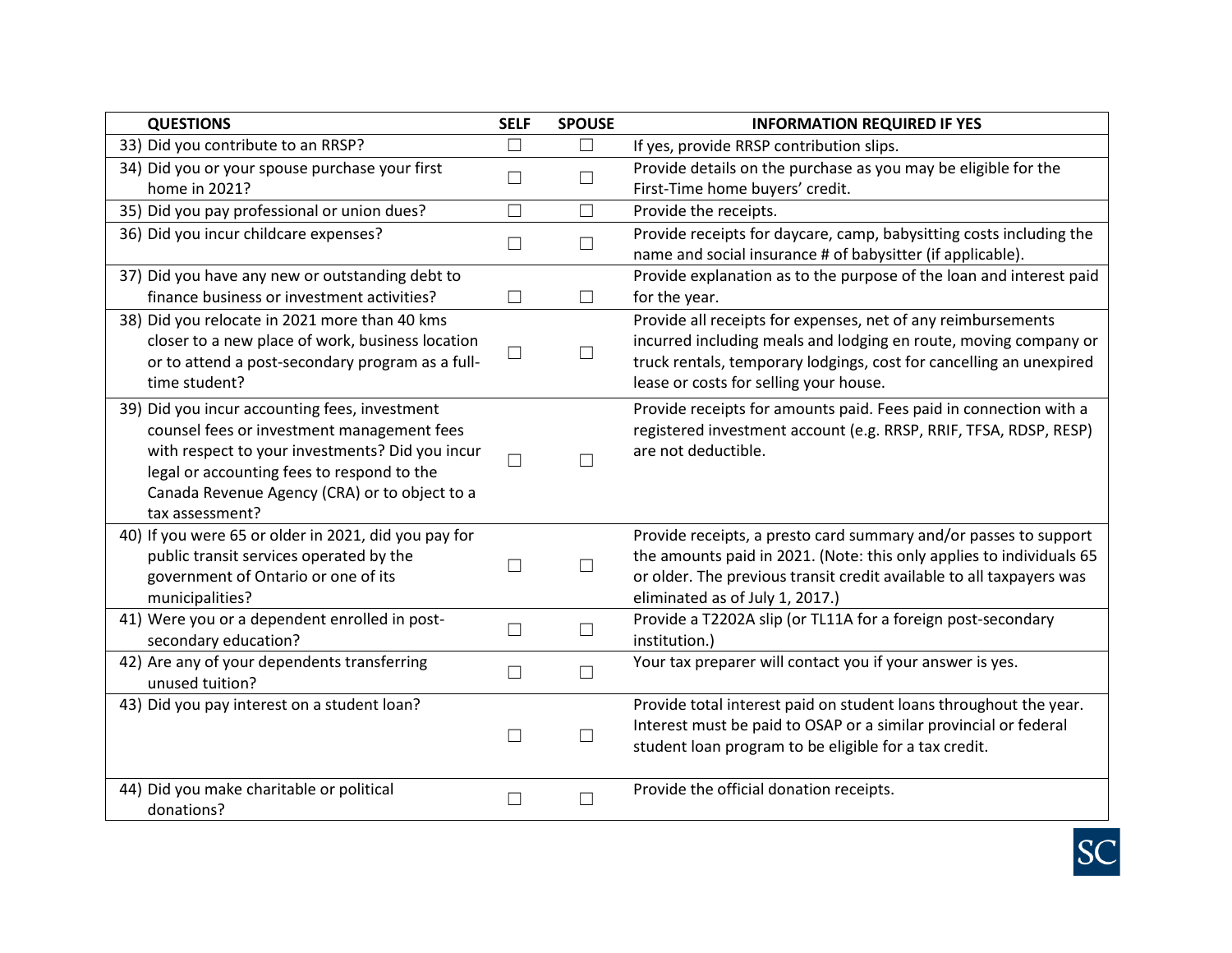| <b>QUESTIONS</b>                                                                                                                                                                    | <b>SELF</b>  | <b>SPOUSE</b> | <b>INFORMATION REQUIRED IF YES</b>                                                                                                                                                                                                                                                                                                                                                                                                                                                                                                                                                                         |
|-------------------------------------------------------------------------------------------------------------------------------------------------------------------------------------|--------------|---------------|------------------------------------------------------------------------------------------------------------------------------------------------------------------------------------------------------------------------------------------------------------------------------------------------------------------------------------------------------------------------------------------------------------------------------------------------------------------------------------------------------------------------------------------------------------------------------------------------------------|
| 45) Did you incur any medical or attendant care<br>expenses?                                                                                                                        | П            | $\Box$        | Provide the receipts for all expenses. TIP: Do you have multiple<br>expenses from ONE service provider? SAVE TIME by asking them<br>for a "Statement of Account" for 2021. For example, if you<br>frequently purchase medicine at Shoppers Drug Mart you might<br>have 30 receipts in a year. A "Statement of Account" from<br>Shoppers (or from any of your frequent service providers) will save<br>you and us time documenting your expenses. You can provide the<br>annual/total amount (instead of listing each charge) if you have a<br>Statement of Account (keep the separate receipts as backup). |
| 46) Did you incur expenses in 2021 to improve the<br>safety and accessibility of your home for<br>someone 65 or older or someone that is eligible<br>for the disability tax credit? | $\mathbf{L}$ |               | If yes, you may qualify for the Federal Home Accessibility Tax<br>Credit. Provide receipts for expenditures incurred.                                                                                                                                                                                                                                                                                                                                                                                                                                                                                      |
| 47) Did you pay property taxes or rent during the<br>year?                                                                                                                          | П            |               | Provide property tax receipt or rental receipts. Receipts must<br>provide the municipality and amount paid or landlord, address and<br>total rent paid.                                                                                                                                                                                                                                                                                                                                                                                                                                                    |
| 48) Did you have any digital subscriptions for<br>Canadian news during 2021?                                                                                                        |              |               | This is a newer credit introduced for digital subscriptions paid to a<br>"qualified Canadian journalism organization." If yes, please provide<br>the name of the subscription, the amount paid in 2021, and the<br>publication's QCJO designation number if you have it.                                                                                                                                                                                                                                                                                                                                   |